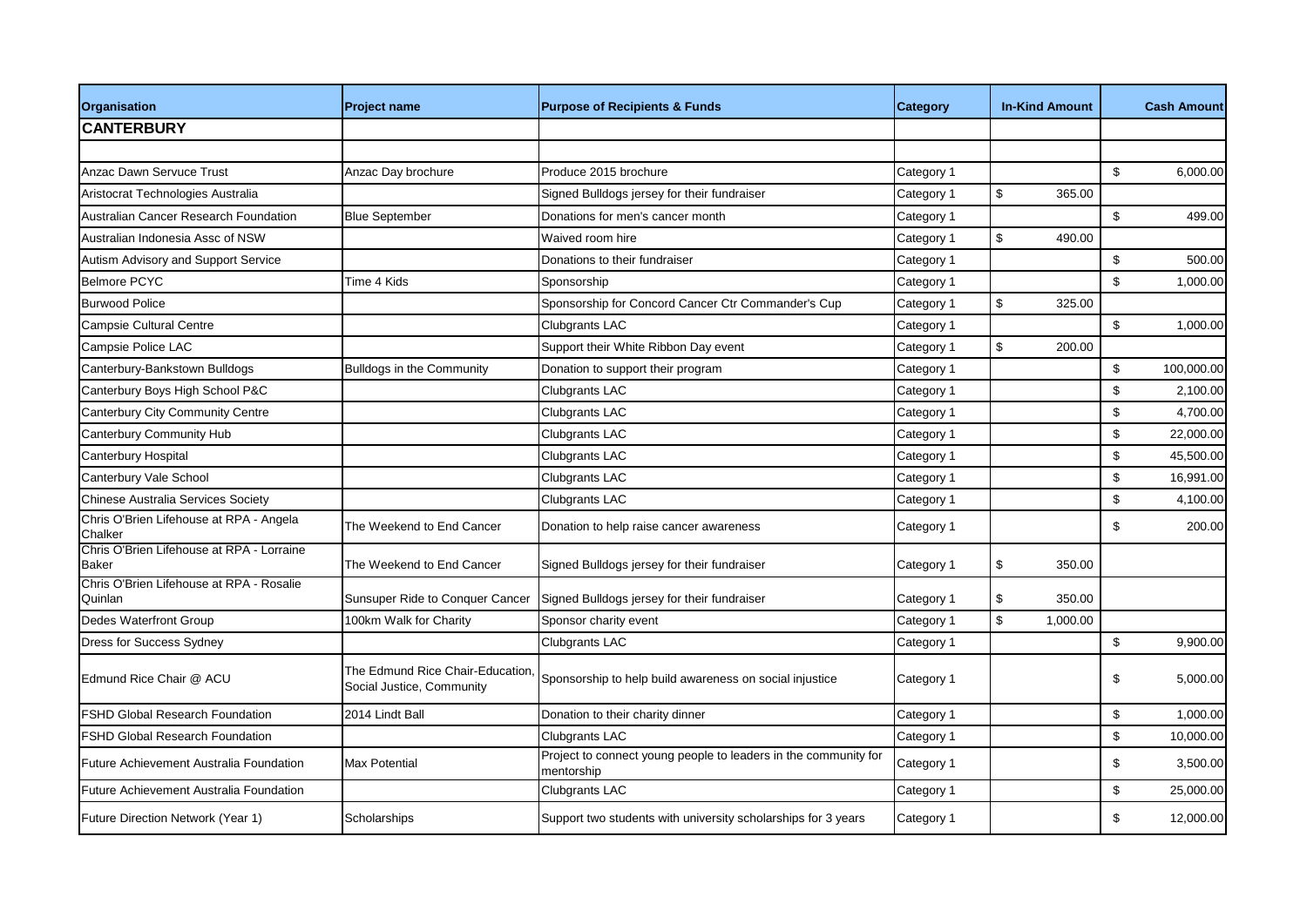| Future Direction Network (Year 2)             | Scholarships               | Support two students with university scholarships for 3 years                                                                                                | Category 1 |                |          | \$                      | 12,000.00 |
|-----------------------------------------------|----------------------------|--------------------------------------------------------------------------------------------------------------------------------------------------------------|------------|----------------|----------|-------------------------|-----------|
| Horizon Theatre Company                       |                            | Clubgrants LAC                                                                                                                                               | Category 1 |                |          | $\sqrt[6]{\frac{1}{2}}$ | 14,450.00 |
| Inner Western Circle                          |                            | Cover the cost of their annual Christmas lunch                                                                                                               | Category 1 | $\,$           | 900.00   |                         |           |
| Inner Western Circle                          |                            | Continue club sponsorship of free access for their members to<br>use the gym                                                                                 | Category 1 | \$             | 5,000.00 |                         |           |
| Koorana Child & Family Services               |                            | <b>Clubgrants LAC</b>                                                                                                                                        | Category 1 |                |          | $\mathbb{S}$            | 28,683.00 |
| Inner Western Circle (Project 2)              |                            | Annual club grant for club administration                                                                                                                    | Category 1 |                |          | \$                      | 5,000.00  |
| Lesley Vrolyk                                 |                            | Donate room hire to charity organisation                                                                                                                     | Category 1 |                |          | \$                      | 350.00    |
| Life Education                                |                            | <b>Clubgrants LAC</b>                                                                                                                                        |            |                |          | $\sqrt[6]{\frac{1}{2}}$ | 8,000.00  |
| <b>Max Potential</b>                          |                            | Cover the cost of all their corporate events for 2014                                                                                                        | Category 1 | \$             | 6,284.00 |                         |           |
| Men of League Foundation                      |                            | <b>Clubgrants LAC</b>                                                                                                                                        | Category 1 |                |          | \$                      | 15,000.00 |
| Middle East Peace Run                         |                            | Sponsorship to produce humanitarian film                                                                                                                     | Category 1 |                |          | \$                      | 5,000.00  |
| Miracle Babies Foundation                     | <b>Humidicrib Proposal</b> | Sponsor a humidicrib                                                                                                                                         | Category 1 |                |          | \$                      | 20,000.00 |
| Movember - C-Life Gym                         |                            | Fundraising initiative to raise awareness for mens' health                                                                                                   | Category 1 |                |          | \$                      | 499.00    |
| MS Sydney to the Gong - Bashar Mustafa        |                            | Fundraising initiative to help people with MS                                                                                                                | Category 1 |                |          | \$                      | 200.00    |
| Ocsober - Chris Dimou                         |                            | Fundraising initiative that encourages people to give up alcohol<br>for October                                                                              | Category 1 |                |          | \$                      | 200.00    |
| Order of Malta                                | Coats for the Homeless     | Sponsor 60 coats                                                                                                                                             | Category 1 |                |          | $\sqrt[6]{\frac{1}{2}}$ | 2,000.00  |
| Relay For Life Cancer Council - Greg de Vries |                            | Sponsor his team for charity race                                                                                                                            | Category 1 |                |          | \$                      | 499.00    |
| <b>Riverwood Community Centre</b>             |                            | <b>Clubgrants LAC</b>                                                                                                                                        | Category 1 |                |          | \$                      | 500.00    |
| Rotary Club of Campsie                        | <b>GROW</b>                | Sponsorship to support their community project                                                                                                               | Category 1 | $\,$           | 725.00   | $$\mathbb{S}$$          | 5,000.00  |
| Royal Flying Doctors Service                  |                            | Signed Bulldogs jersey for their raffle                                                                                                                      | Category 1 | \$             | 365.00   |                         |           |
| Schizophrenia Fellowship of NSW               |                            | <b>Clubgrants LAC</b>                                                                                                                                        | Category 1 |                |          | \$                      | 10,000.00 |
| Sir David Martin Foundation - Nick Fergus     | Abseil For Youth           | Raising funds for organisation which helps young people<br>struggling with addiction, homelessness, mental health issues,<br>abuse, depression and self-harm | Category 1 |                |          | \$                      | 499.00    |
| Special Olympics Australia                    | Laugh Out Loud             | Sponsorship for corporate tables                                                                                                                             | Category 1 |                |          | \$                      | 2,400.00  |
| St Anthony's Family Care                      |                            | <b>Clubgrants LAC</b>                                                                                                                                        | Category 1 |                |          | \$                      | 7,629.00  |
| St Basil's Nursing Home                       | iPad program               | <b>Clubgrants LAC</b>                                                                                                                                        | Category 1 |                |          | $\sqrt[6]{\frac{1}{2}}$ | 50,000.00 |
| St Vincent de Paul Society                    | <b>CEO Sleepout</b>        | Sponsored Peter Bader Apollo                                                                                                                                 | Category 1 |                |          | \$                      | 500.00    |
| <b>Starlight Foundation</b>                   |                            | Help grant 3 wishes                                                                                                                                          | Category 1 |                |          | \$                      | 20,000.00 |
| Steve Waugh Foundation                        |                            | Sponsor their works                                                                                                                                          | Category 1 |                |          | \$                      | 30,000.00 |
| Steve Waugh Foundation - Team Bianca          |                            | Signed Bulldogs jersey for their raffle                                                                                                                      | Category 1 | $$\mathbb{S}$$ | 365.00   |                         |           |
| Sydney Neuro-Oncology Group                   |                            | Donation to help raise cancer awareness                                                                                                                      | Category 1 |                |          | \$                      | 2,500.00  |
| The Business Concierge                        |                            | Program to help school students learn real life skills                                                                                                       | Category 1 |                |          | \$                      | 10,000.00 |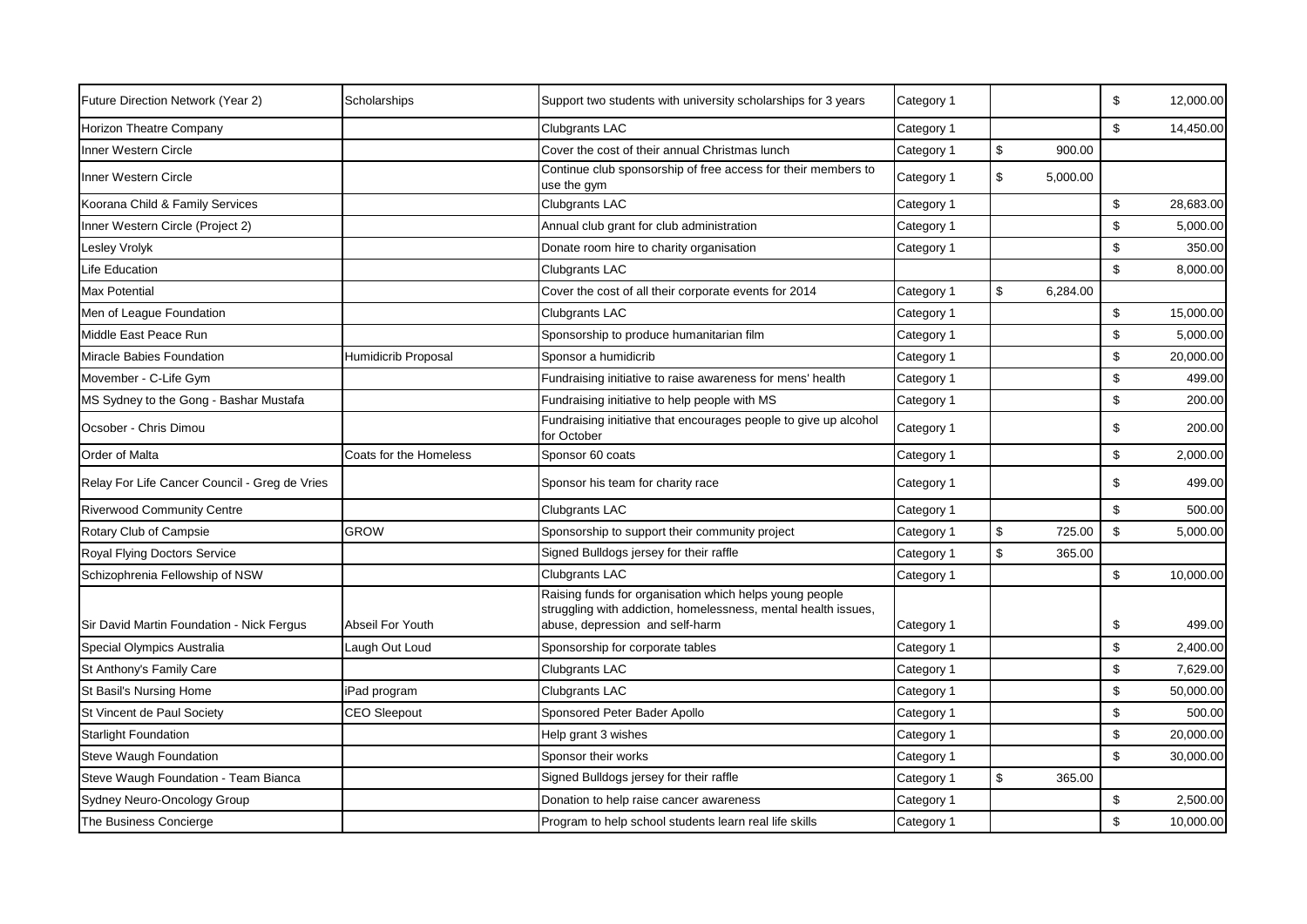| The John Berne School                                       | Clubgrants LAC                                              | Category 1 |                         |           | $\sqrt[6]{3}$           | 980.00     |
|-------------------------------------------------------------|-------------------------------------------------------------|------------|-------------------------|-----------|-------------------------|------------|
| The Leukaemia Foundation of Australia                       | Clubgrants LAC                                              | Category 1 |                         |           | \$                      | 5,000.00   |
| Tripoli and Mena Association                                | <b>Clubgrants LAC</b>                                       | Category 1 |                         |           | \$                      | 2,500.00   |
| <b>Torch Charity Golf Day</b>                               | Supporting Australian Cancer Research Foundation            | Category 1 |                         |           | \$                      | 1,000.00   |
| Variety - The Children's Charity                            | Support their social welfare services                       | Category 1 |                         |           | \$                      | 20,000.00  |
| <b>White Stone Foundation</b>                               | Build a centre at Bilpin                                    | Category 1 |                         |           | \$                      | 20,000.00  |
| Youth Off The Streets                                       | Clubgrants LAC                                              | Category 1 |                         |           | $\sqrt[6]{\frac{1}{2}}$ | 10,000.00  |
| <b>TOTAL CANTERBURY CAT 1</b>                               |                                                             |            | \$                      | 16,354.00 | \$                      | 575,379.00 |
| A Service in memory of Christina Peponis                    | Donation to fundraising brunch                              | Category 2 | $\mathbb{S}$            | 625.00    |                         |            |
| Aero Gymnastics                                             | Signed Bulldogs jersey for their raffle                     | Category 2 | $\mathbb{S}$            | 365.00    |                         |            |
| Australia's Biggest Morning Tea - Melissa &<br>Tamara James | Donation to their fundraising efforts, Flame voucher        | Category 2 | \$                      | 100.00    |                         |            |
| Australian Blouza Association                               | Hole sponsorship for their charity golf day                 | Category 2 |                         |           | $\sqrt[6]{\frac{1}{2}}$ | 500.00     |
| Australian Blouza Association                               | Signed Bulldogs jersey for their raffle                     | Category 2 | $\,$                    | 365.00    |                         |            |
| Australian Diabetes Council                                 | Waived room hire at the Club for their event                | Category 2 | $\sqrt[6]{\frac{1}{2}}$ | 900.00    |                         |            |
| Australian Institute of Company Directors                   | Sponsor their briefing and meeting                          | Category 2 |                         |           | \$                      | 7,000.00   |
| Bankstown Giants Police Rugby League                        | Sponsor the team for the year                               | Category 2 |                         |           | \$                      | 800.00     |
| <b>Bankstown Golf Club</b>                                  | Signed Bulldogs jersey for their raffle                     | Category 2 | $$\mathbb{S}$$          | 365.00    |                         |            |
| <b>Bay Sports Club</b>                                      | Maintain their bowling greens                               | Category 2 |                         |           | \$                      | 149,395.00 |
| Bateau Bay Bowling Club                                     | Sponsorship for club tournaments                            | Category 2 |                         |           | \$                      | 15,000.00  |
| Belfield RSL Social Golf Club                               | Helped with the running cost of the club                    | Category 2 |                         |           | \$                      | 499.00     |
| Belmore Eagles Football Club                                | Waived room hire + AV equipment at the Club for their event | Category 2 | \$                      | 500.00    |                         |            |
| Belmore South Public School                                 | Flame voucher donated to the P&C raffle                     | Category 2 | \$                      | 100.00    |                         |            |
| Berkeley Vale Rugby League and Sports Club                  | Annual grant                                                | Category 2 |                         |           | \$                      | 15,000.00  |
| Beverly Hills Public School                                 | Signed Bulldogs cap for their raffle                        | Category 2 | $\mathbb{S}$            | 60.00     |                         |            |
| <b>Bulldogs Squash Club</b>                                 | Helped with the running cost of the club                    | Category 2 |                         |           | \$                      | 1,400.00   |
| <b>Bulldogs Squash Club</b>                                 | Annual grant                                                | Category 2 |                         |           | \$                      | 7,366.70   |
| C-Life Health Club                                          | Support the registration of their OzTag Championship team   | Category 2 |                         |           | \$                      | 715.00     |
| C-Life Health Club                                          | Item donation for 3x signed caps                            | Category 2 | \$                      | 180.00    |                         |            |
| Canterbury Backgammon Club                                  | Annual grant + waived room hire                             | Category 2 |                         |           | $\,$                    | 2,000.00   |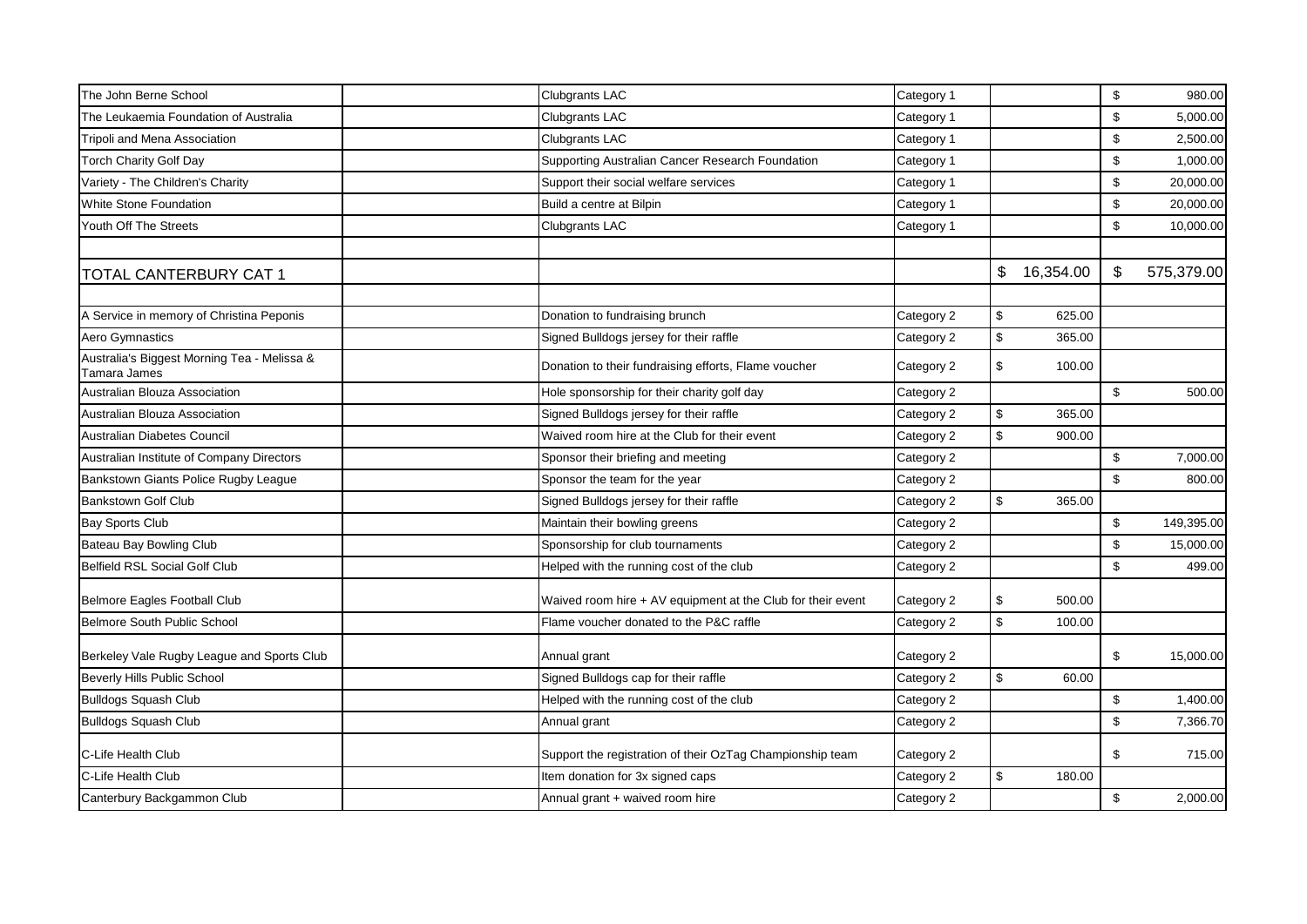| Canterbury-Bankstown Junior Rugby League<br><b>Football Club</b> | Junior club administration                                                                                       | Category 2 |                                                     | \$                      | 342,166.64 |
|------------------------------------------------------------------|------------------------------------------------------------------------------------------------------------------|------------|-----------------------------------------------------|-------------------------|------------|
| Canterbury Boys High School                                      | Annual Cantervale festival to showcase school talent                                                             | Category 2 |                                                     | \$                      | 2,000.00   |
| Canterbury Children's Cottage                                    | Flame voucher for their annual Christmas raffle                                                                  | Category 2 | \$<br>100.00                                        |                         |            |
| Canterbury District Nursing Home                                 | Flame voucher for their annual Christmas raffle                                                                  | Category 2 | $\,$<br>100.00                                      |                         |            |
| Canterbury Indoor Sports Club                                    | Sponsor cost of their championships + dinner                                                                     | Category 2 | $$\mathbb{S}$$<br>1,000.00                          | \$                      | 2,400.00   |
| Canterbury Indoor Sports Club                                    | Sponsor cost of their 2014 Championships                                                                         | Category 2 |                                                     | \$                      | 2,400.00   |
| Canterbury Indoor Sports Club                                    | Sponsor Michelle Beaumont                                                                                        | Category 2 |                                                     | \$                      | 500.00     |
| Canterbury League Golf Club                                      | Sponsor cost of their championships                                                                              | Category 2 |                                                     | \$                      | 1,200.00   |
| Canterbury League Social Bowling Club                            | Annual grant + waived room hire                                                                                  | Category 2 | $\,$<br>350.00                                      | \$                      | 1,000.00   |
| Chinese Medicine & Acupuncture Society of<br>Australia           | Waived room hire at the Club for their event                                                                     | Category 2 | \$<br>350.00                                        |                         |            |
| Chris and Valasia Papadakis                                      | Signed Bulldogs jersey for their raffle                                                                          | Category 2 | $\sqrt[6]{\frac{1}{2}}$<br>365.00                   |                         |            |
| City of Canterbury - Mayor's Charity Dinner                      | Purchased a table at the event                                                                                   | Category 2 |                                                     | \$                      | 1,300.00   |
| Clemton Park Public School P&C                                   | Signed Bulldogs jersey for their raffle                                                                          | Category 2 | $\,$<br>350.00                                      |                         |            |
| <b>Concord Golf Club</b>                                         | Sponsor Pro/Am tournament                                                                                        | Category 2 |                                                     | $\sqrt[6]{\frac{1}{2}}$ | 2,000.00   |
| Craig Middleton Family Support Fund                              | Signed Bulldogs jersey for their raffle                                                                          | Category 2 | $\,$<br>365.00                                      |                         |            |
| <b>Creating Brighter Career Connections</b>                      | Waived room $+$ AV equipment hire at the Club for their event                                                    | Category 2 | $\,$<br>500.00                                      |                         |            |
| De La Salle Catholic College Caringbah                           | Signed Bulldogs jersey for their raffle                                                                          | Category 2 | $\,$<br>365.00                                      |                         |            |
| East Hills Bulldogs Raffle                                       | Signed Bulldogs jersey for their raffle                                                                          | Category 2 | $\,$<br>365.00                                      |                         |            |
| Eros Charity from the Heart                                      | Flame voucher for their Valentine's Day fundraiser                                                               | Category 2 | $$\mathbb{S}$$<br>200.00                            |                         |            |
| Ettalong Beach Club                                              | Signed Bulldogs jersey for raffle to help raise funds for Children's<br>Hospital                                 | Category 2 | $\, \, \raisebox{12pt}{$\scriptstyle \$}$<br>350.00 |                         |            |
| Family Life International                                        | Waived room hire at the Club for their event                                                                     | Category 2 | $\,$<br>450.00                                      |                         |            |
| Flemington Police NSW Police                                     | Signed Bulldogs jersey to help raise funds for one of their<br>constables who lost his home during the bushfires | Category 2 | \$<br>350.00                                        |                         |            |
| Georges River Grammar School                                     | Flame voucher to help with the school's fundraiser                                                               | Category 2 | $\,$<br>200.00                                      |                         |            |
| <b>Greek Festival of Sydney</b>                                  | Waived room hire at the Club for their event                                                                     | Category 2 | $\,$<br>750.00                                      |                         |            |
| Greek Orthodox Church                                            | Sponsor table at fundraising event                                                                               | Category 2 |                                                     | $\,$                    | 1,500.00   |
| Greek Rugby League Australia                                     | Signed Bulldogs jersey to help fundraise for the World Cup                                                       | Category 2 | \$<br>350.00                                        |                         |            |
| Greek Rugby League Australia                                     | Sponsor their season launch party                                                                                | Category 2 | $$\mathbb{S}$$<br>350.00                            | $\mathfrak s$           | 1,450.00   |
| Indonesian Australia Women's Assc                                | Waived room hire at the Club for their event                                                                     | Category 2 | $\,$<br>350.00                                      |                         |            |
| Inner West Dementio Advisory Service                             | Waived room hire at the Club for their event                                                                     | Category 2 | $\,$<br>450.00                                      |                         |            |
| Jim Abrahams Fundraiser                                          | Waived room hire at the Club for their event                                                                     | Category 2 | \$<br>450.00                                        |                         |            |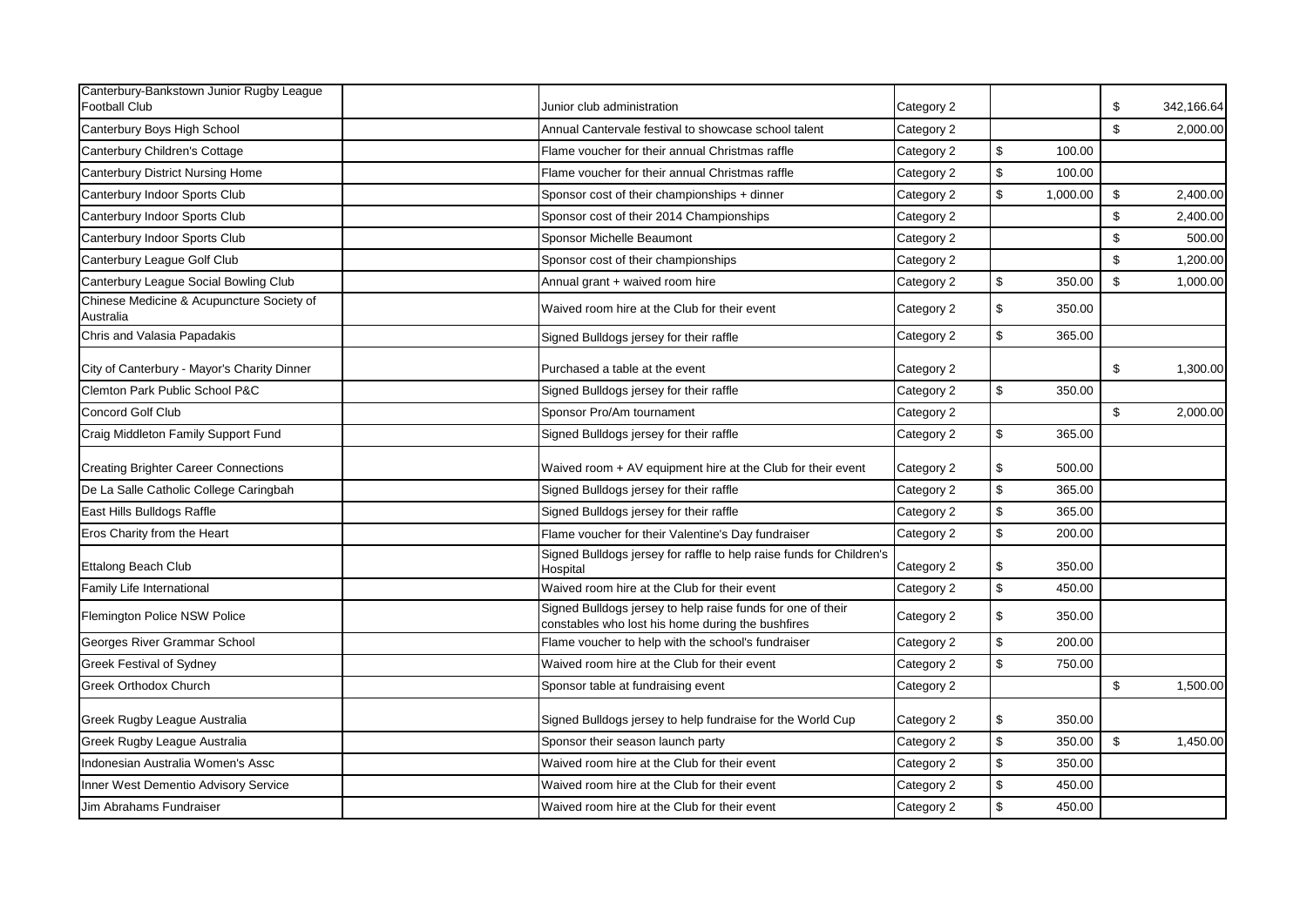| Mark Cribb Fundraiser                                         | Signed Bulldogs jersey for their raffle                        | Category 2 | \$                        | 365.00      |                           |                            |
|---------------------------------------------------------------|----------------------------------------------------------------|------------|---------------------------|-------------|---------------------------|----------------------------|
| <b>Matthew Kitching</b>                                       | Signed Bulldogs jersey for their raffle                        | Category 2 | \$                        | 350.00      |                           |                            |
| Moruya JRL Club                                               | Signed Bulldogs jersey for their raffle                        | Category 2 | $\,$                      | 365.00      |                           |                            |
| New Haven Farm                                                | Signed Bulldogs jersey for their raffle                        | Category 2 | \$                        | 350.00      |                           |                            |
| Nina's Quest for a Cure                                       | Signed Bulldogs jersey to help raise funds for cancer research | Category 2 | \$                        | 350.00      |                           |                            |
| Northcott SHINE Showcase                                      | Signed Bulldogs jersey to help raise funds                     | Category 2 | \$                        | 350.00      |                           |                            |
| <b>NSW Police Force</b>                                       | Donation to their fundraising efforts, Flame voucher           | Category 2 | $$\mathbb{S}$$            | 100.00      |                           |                            |
| Panania Public School P&C                                     | Signed Bulldogs jersey for their raffle                        | Category 2 | $\,$                      | 350.00      |                           |                            |
| Probus Club of Campsie-Kingsgrove                             | Sponsor all their 2014 meetings, food and venue hire           | Category 2 | \$                        | 6,648.00    |                           |                            |
| <b>Riverwood Community Centre</b>                             | Sponsorship for their 2014 Autumn Fair                         | Category 2 |                           |             | \$                        | 1,000.00                   |
| Sam Kyriazopoulos**                                           | Sponsor his daughter to compete in tae kwon do internationally | Category 2 |                           |             | \$                        | 500.00                     |
| Shelly Bear Long Day Care Center                              | Flame voucher to their Graduation/Family Fun Night fundraiser  | Category 2 | \$                        | 150.00      |                           |                            |
| Sport & Tourism Youth Foundation                              | Scholarship + table at their Gala Dinner                       | Category 2 | $$\mathbb{S}$$            | 365.00      | $\boldsymbol{\mathsf{S}}$ | 14,000.00                  |
| St George Assc for People with Physical<br><b>Disabilites</b> | Waived room hire at the Club for their event                   | Category 2 | \$                        | 450.00      |                           |                            |
| St Mary's Christian Church                                    | Signed Bulldogs jersey for their raffle                        | Category 2 | $\,$                      | 350.00      |                           |                            |
| St Michael's Catholic Primary School P&F                      | Signed Bulldogs jersey for their raffle                        | Category 2 | $\,$                      | 365.00      |                           |                            |
| St Ursula's College Kingsgrove                                | Donation to their fundraising efforts, Flame voucher           | Category 2 | \$                        | 100.00      |                           |                            |
| Stepping Stones Little School                                 | Flame voucher for their annual Christmas raffle                | Category 2 | $$\mathbb{S}$$            | 100.00      |                           |                            |
| Sydney Cedars Sports Club                                     | Sponsor their team                                             | Category 2 |                           |             | \$                        | 2,500.00                   |
| The Oaks JRL Club                                             | Signed Bulldogs jersey for their raffle                        | Category 2 | \$                        | 365.00      |                           |                            |
| Tony Bourke MP Fundraiser                                     | Donation towards fundraiser                                    | Category 2 |                           |             | \$                        | 2,000.00                   |
| <b>Uniting Care Disability</b>                                | Waived room hire + AV equipment at the Club for their event    | Category 2 | \$                        | 800.00      |                           |                            |
| <b>Wesley Mission</b>                                         | Waived room hire                                               | Category 2 | $\boldsymbol{\mathsf{S}}$ | 350.00      |                           |                            |
| Wiley Park Girls High School                                  | Waived room hire                                               | Category 2 | \$                        | 499.00      |                           |                            |
| Wiley Park Girls High School                                  | Sponsor 10 education scholarships                              | Category 2 |                           |             | \$                        | 3,000.00                   |
|                                                               |                                                                |            |                           |             |                           |                            |
| TOTAL CANTERBURY CAT 2                                        |                                                                |            |                           | \$22,422.00 | \$                        | 580,592.34                 |
| <b>TOTAL CANTERBURY</b>                                       |                                                                |            |                           |             |                           | $$1,194,747.\overline{34}$ |
|                                                               |                                                                |            |                           |             |                           |                            |
| <b>LAKEMBA</b>                                                |                                                                |            |                           |             |                           |                            |